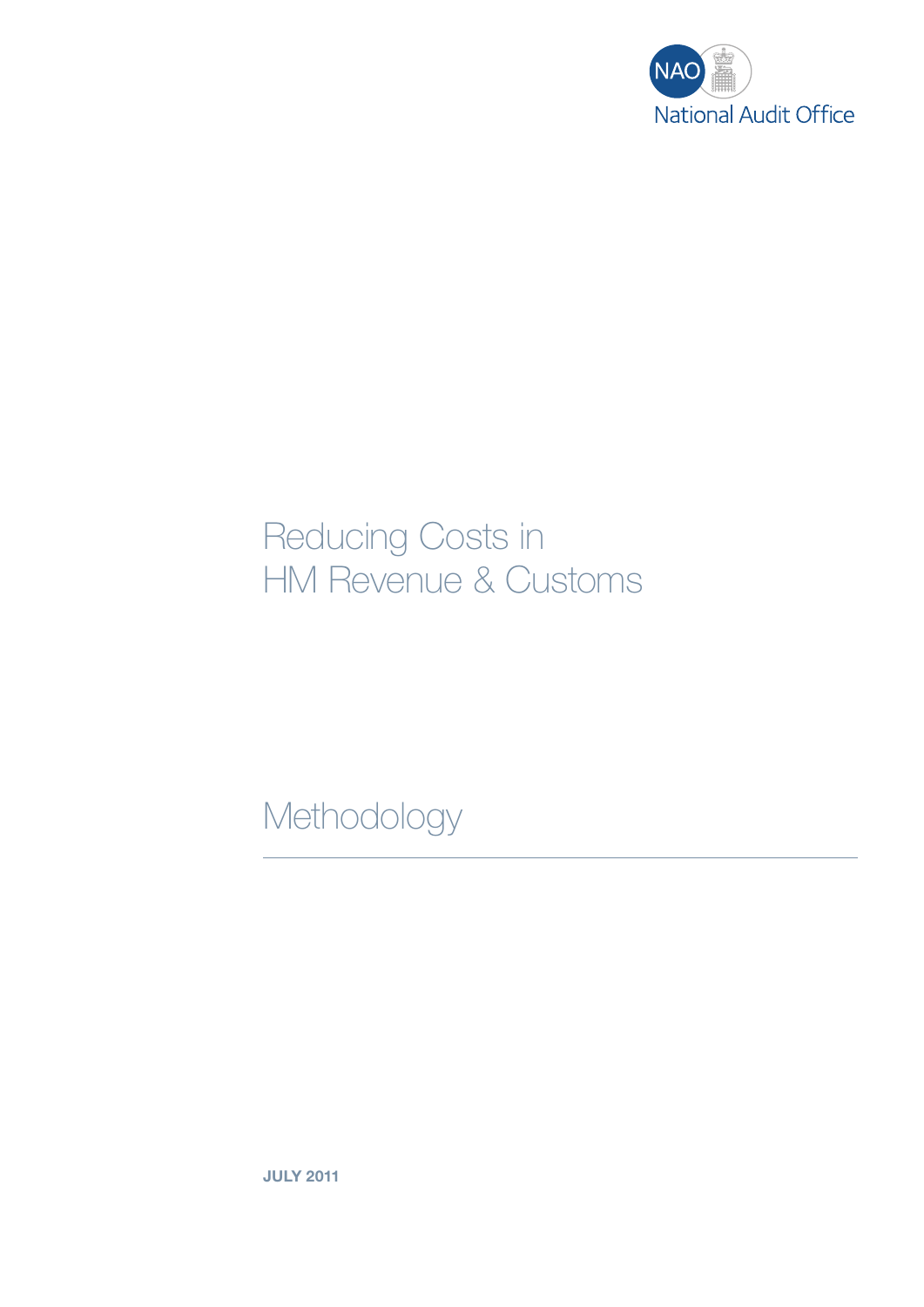# **Methodology**

### Study Scope

1 This report is one of a series on how different departments are implementing their cost reductions. Our examination is based on the premise that securing value for money from cost reductions involves more than just implementing planned cuts and that expenditure cuts should generate long term efficiency savings. Uniform top slicing of budgets or indiscriminate cost-cutting can leave an organisation unprepared for future challenges and at risk of building up higher costs in future. We assessed the information underlying the cost reduction plans, using a framework of good practice. In applying the framework, we have also used our detailed knowledge of HMRC from our previous work, including our audit of the financial accounts.

2 The Spending Review covers the four year period to 31 March 2015 and HMRC's cost reduction plans continue to evolve. Our examination is based on the information available in May 2011. As HMRC is only near the start of implementing its cost reduction measures, we would expect to report on its progress at regular intervals over the timescale of the Spending Review. This is an opportune time, however, for the National Audit Office to examine the progress against the following criteria:

- a The need to fully understand how costs are incurred at present and their relationship to service delivery value.
- b A clear vision of how the organisation can be restructured to reduce unnecessary costs in the future.
- c A clear plan for how this vision can be achieved.

# Framework

3 Drawing on our previous financial and value for money work, we prepared a short guide for departments in 2010 on the key principles of structured cost reduction. Using this guide, and publications from many other organisations in both the private and public sector we produced a framework for good practice in delivering cost reduction initiatives (see Figure 1). With the help of consultants Deloitte and Amtec, we used this framework to assess HMRC's plans.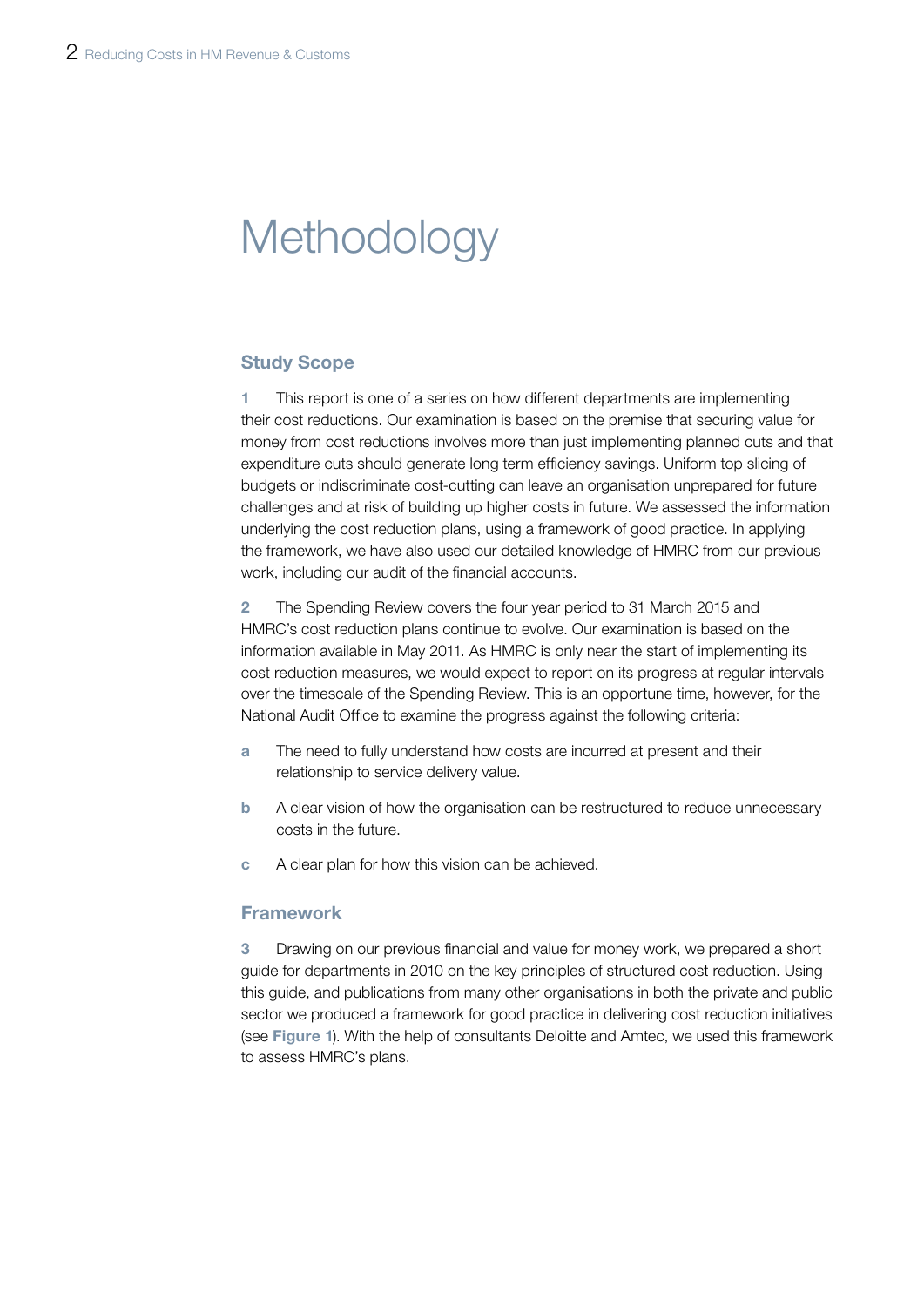# Figure 1

# National Audit Office framework for cost reduction initiatives

#### Understanding objectives, costs, outputs and benefits

1 Has the Department identified and prioritised its objectives and outputs/outcomes?

1.1 Does the Department agree and understand its objectives, outputs and outcomes for the next five years?

1.2 Has the Department prioritised its objectives and outputs?

2 Does the Department currently cost each output/outcome related to its objectives, accurately apportioned from quality standing information on administration costs?

cost its processes and link them to outputs/outcomes? Does the Department identify and understand

processes and distinguish between fixed and variable elements?

the main cost drivers of its

2.1 Does the Department identify and analyse costs for all its outputs/ outcomes, over time?

2.2 What is the process for assurance and scrutiny of costings to ensure they are accurate and timely?

2.3 How well does the Department understand the fixed and variable elements of its costs?

2.4 Does the Department know the unit costs of delivery outputs/ outcomes and how this changes as a result of other factors?

2.5 What process does the Department use to apportion its financial reporting data to its management reporting data?

3 Does the Department separately 3.1 Is it clear what the main cost drivers are for outputs, outcomes and processes?

> 3.2 Does the Department understand what its processes are and their contribution to the business?

> 3.3 How good is the Department's understanding of how process costs change in response to changing levels of throughput?

3.4 Does the Department use the process cost information to identify opportunities for savings?

3.5 Has the Department broken the costs down by function, role, rank, grade, location, structure?

4 Does the Department (at management board and other decision-making levels) monitor performance of its outputs/ outcomes in terms of cost, quality and level of service? Does it use this information to manage its business? 4.1 Is there evidence that the management board recognise the importance of costing information of processes, outputs and outcomes in running the Department?

4.2 Is there sufficient information available to enable the management board to understand fully the (fixed and variable) cost of outputs/outcomes?

4.3 Has the Department set baselines for the cost, quality and level of service of each output/outcome?

4.4 How does the Department monitor performance of its outputs/ outcomes against baselines for cost, quality and level of service?

4.5 How does the Department's management board hold budget holders to account for their performance against budgets?

4.6 Is there sufficient transparency and frequency of reporting on the costs of each output/outcome throughout the organisation?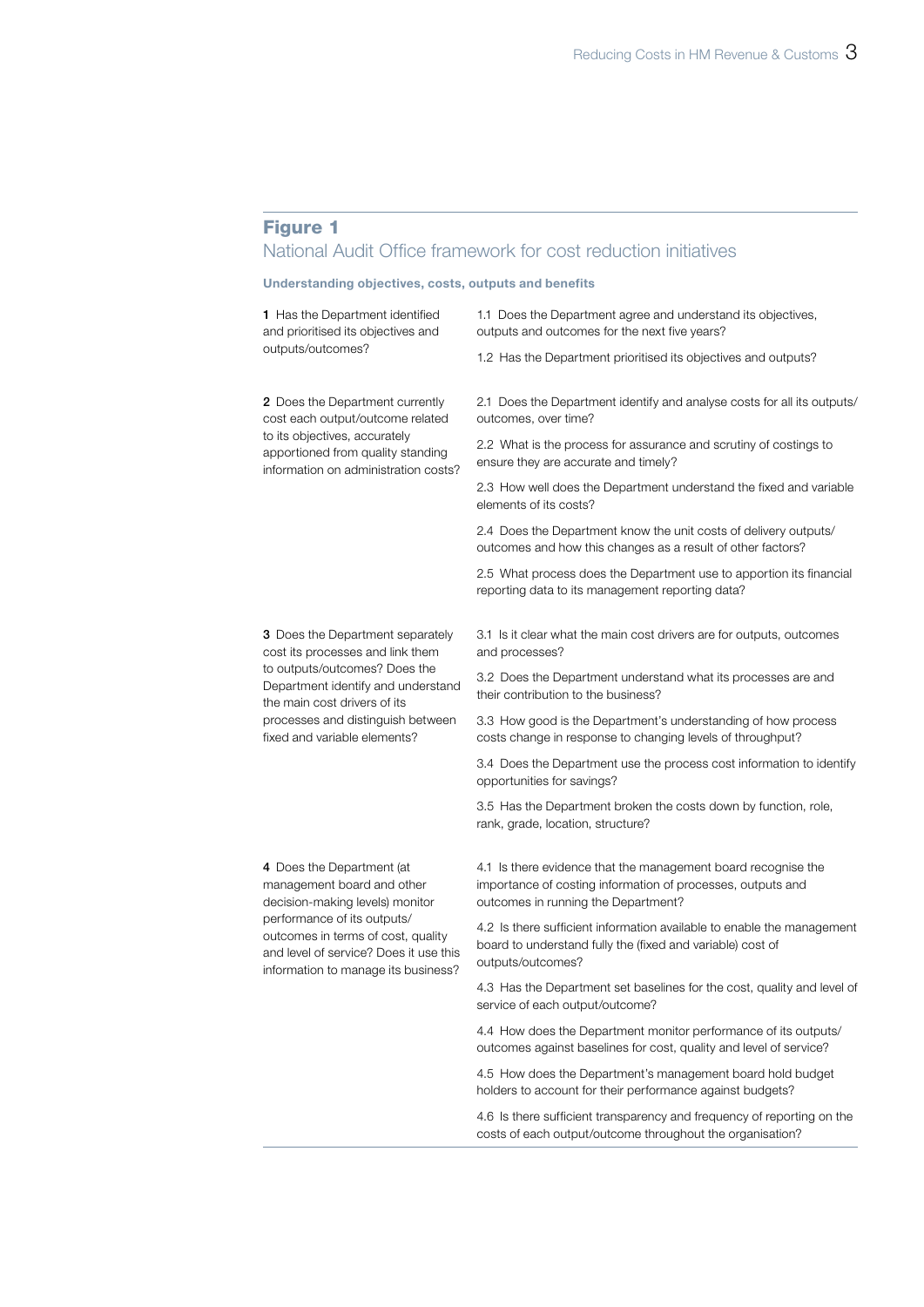| 5 Is the Department aware of<br>the barriers to the costing of its<br>processes and outputs/outcomes?<br>Is it overcoming these barriers? | 5.1 What are the obstacles to achieving information of sufficient<br>quality/timeliness on the cost of processes/outputs/outcomes and<br>the relationship between funding and processes/<br>outputs/outcomes? |
|-------------------------------------------------------------------------------------------------------------------------------------------|---------------------------------------------------------------------------------------------------------------------------------------------------------------------------------------------------------------|
|                                                                                                                                           | 5.2 Does the Department fully understand its deficiencies in<br>cost information?                                                                                                                             |
|                                                                                                                                           | 5.3 Is there an improvement plan which addresses gaps identified<br>in its costing information?                                                                                                               |
| <b>Making Cost Reduction plans</b>                                                                                                        |                                                                                                                                                                                                               |
| <b>6</b> Has the Department built robust<br>evidence-based cost reduction<br>strategies?                                                  |                                                                                                                                                                                                               |
| 6a Has the Department tied<br>its planning together into a<br>coherent strategy?                                                          | 6a.1 In considering strategic cost reduction, has the Department<br>used an analytical framework to understand how best to influence<br>cost levers and drivers?                                              |
|                                                                                                                                           | 6a.2 Has the Department used the analytical framework to assess<br>how to influence cost drivers for an optimal result?                                                                                       |
|                                                                                                                                           | 6a.3 Does the Department understand the levers it can use to<br>influence costs and how they interact with each other?                                                                                        |
|                                                                                                                                           | 6a.4 Has the Department fully appraised options for cost reductions<br>and selected ones with the best scope to maximise value for money?                                                                     |
|                                                                                                                                           | 6a.5 Has the Department identified the skills, capabilities and<br>capacities needed to carry out cost reductions plans?                                                                                      |
|                                                                                                                                           | 6a.6 Does the Department have a plan to address any gaps in skills,<br>capabilities and capacities?                                                                                                           |
| 6b For individual cost streams/<br>processes, has the Department<br>built a robust evidence based plan?                                   | 6.b.1 Do individual plans contain:                                                                                                                                                                            |
|                                                                                                                                           | a clear vision of the intended benefits of the programme;<br>$\bullet$                                                                                                                                        |
|                                                                                                                                           | a clear understanding of the resources, budget and timetable for<br>$\bigcirc$<br>delivery of the intended benefits; and                                                                                      |
|                                                                                                                                           | clear expectations for milestones and performance indicators.<br>0                                                                                                                                            |
|                                                                                                                                           | 6b.2 Has the Department fully appraised options for cost reductions<br>and selected ones with the best scope to maximise value for money?                                                                     |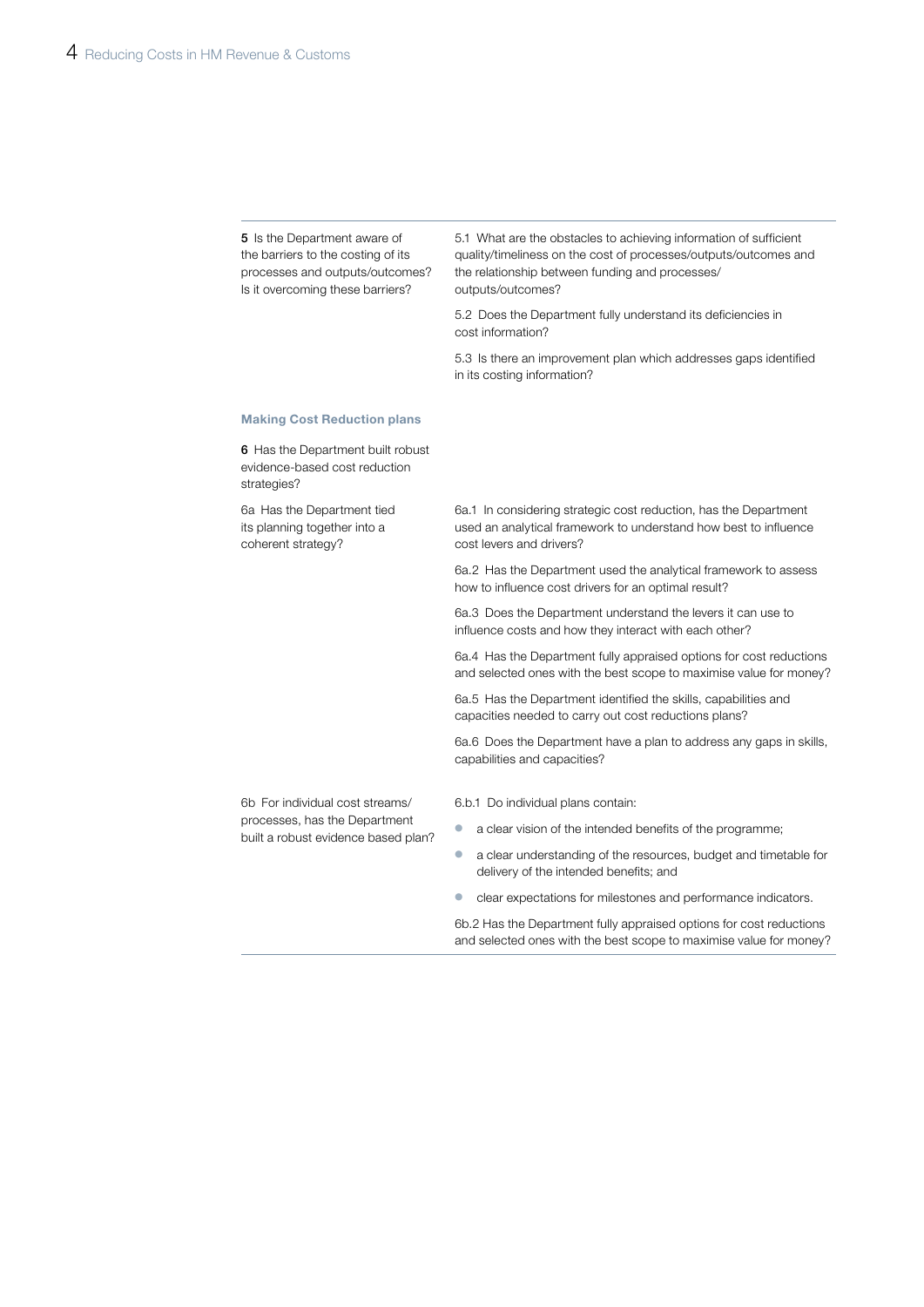6c Has the Department engaged with its staff in appraising and selecting options? 6c.1 How does the management board ensure all key stakeholders are bought into delivering against the improvement plan? 6c.2 What incentives are there for staff to innovate and reduce costs, and do staff understand their role in the success of change programme (for example through personal objectives)? 6c.3 To what degree are accountabilities and responsibilities for cost performance clearly understood throughout the Department? 6c.4 How are front-line staff involved in identifying potential areas for efficiency savings? 6c.5 Is the leadership team strong and visible, and drives the required change? 6c.6 Has the Department taken steps to change culture and behaviour as well as processes? Delivering cost reductions 7 For tactical efficiency savings: does the Department use robust techniques to optimise resources in its current business model? 7.1 Has the Department identified and executed quick and low risk cost reductions? 7.2 Does the Department benchmark the costs of its activities (internally across business units, geographical area and function as well as externally with comparable organisations) and use the results to improve its performance or increase productivity? 8 For strategic cost reduction: Are the Department's longer term cost reduction plans on track? 8.1 Is the Department monitoring progress centrally in terms of risks and effects? 8.2 Is the work joined up with the tactical efficiency savings work? 9 Does the Department measure its cost reductions and savings accurately, using agreed HM Treasury/National Audit Office criteria, and measure their wider impacts in service delivery and for other government departments? 9.1 Is the Department measuring savings using the agreed criteria? 9.2 Is the Department measuring the wider impact of its cost reduction plans on its service delivery and on other government departments? 9.3 Does finance test claimed savings against available financial information? 9.4 Does the Department have an explicit baseline against which to measure savings?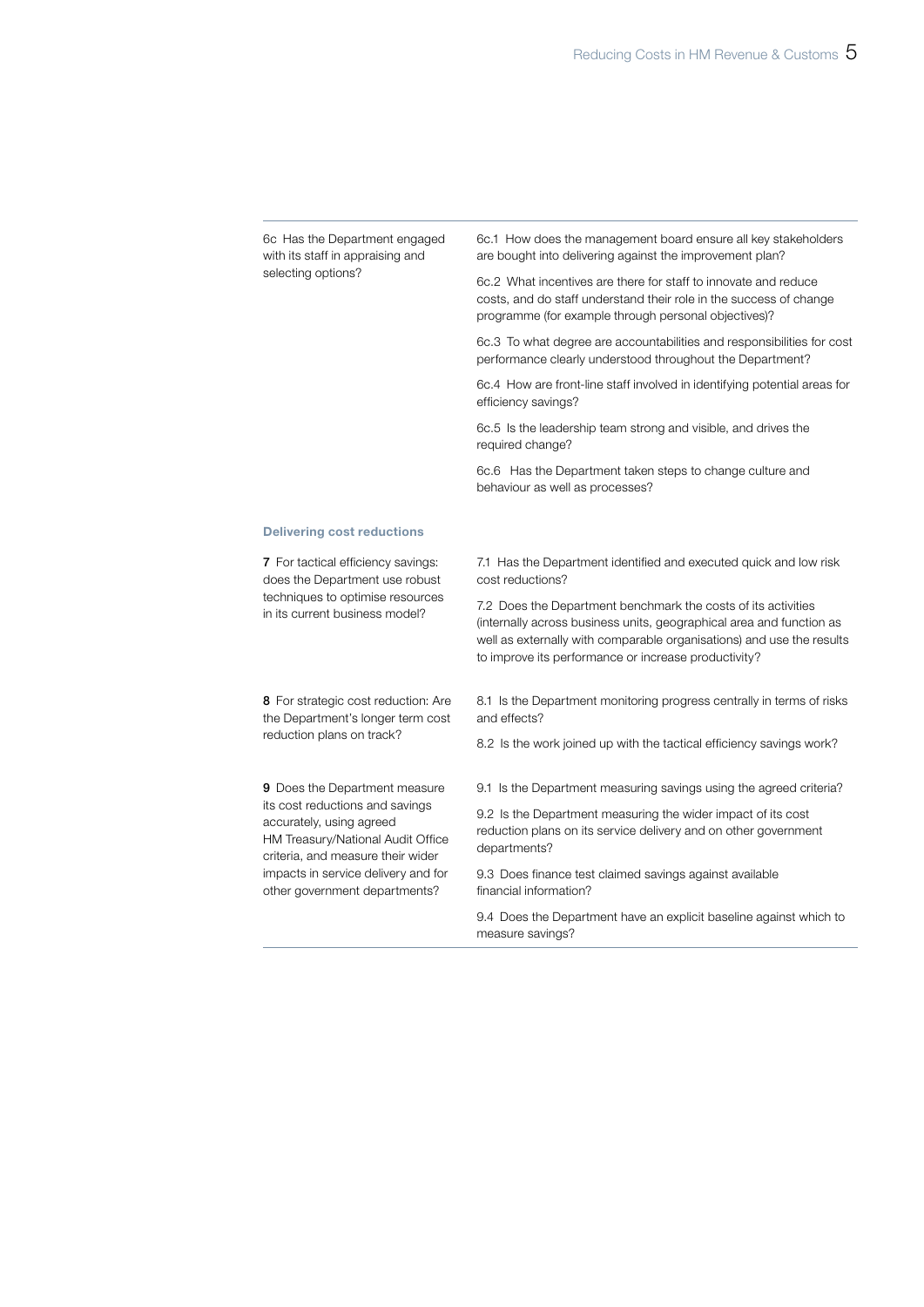# Methodology

4 We collected evidence between December 2010 and May 2011. The key methodologies used were:

- semi-structured interviews:
- document review:
- $\bullet$  financial/quantitative data analysis;
- **•** literature review:
- external assistance: and
- previous National Audit Office work.

# Semi-structured interviews

5 We conducted semi-structured interviews with a range of staff at HMRC. We explored:

- <sup>¬</sup> HMRC's operational goals and the supporting strategic planning;
- the way HMRC identified potential Spending Review savings;
- <sup>¬</sup> HMRC's understanding of its cost base and how this relates to its processes;
- the planning of its Spending Review cost reduction programme; and
- the delivery arrangements for this programme, including how HMRC will deal with variations from plans.

# Document review

6 We reviewed planning papers, including submissions to senior HMRC officials and correspondence with HM Treasury, to understand how the cost reduction initiatives were identified and selected.

7 We reviewed the outline business cases for selected investment projects to test if cost reduction measures were based on a robust assessment of the costs, benefits and risks. We also reviewed how HMRC intends to achieve cost savings in its business areas. In addition, we reviewed the capabilities, systems and processes underlying the plans using our framework of good practice.

8 We reviewed HMRC's leadership and governance arrangements for implementing its cost reduction measures, along with the arrangements for managing the overall cost reduction programme.